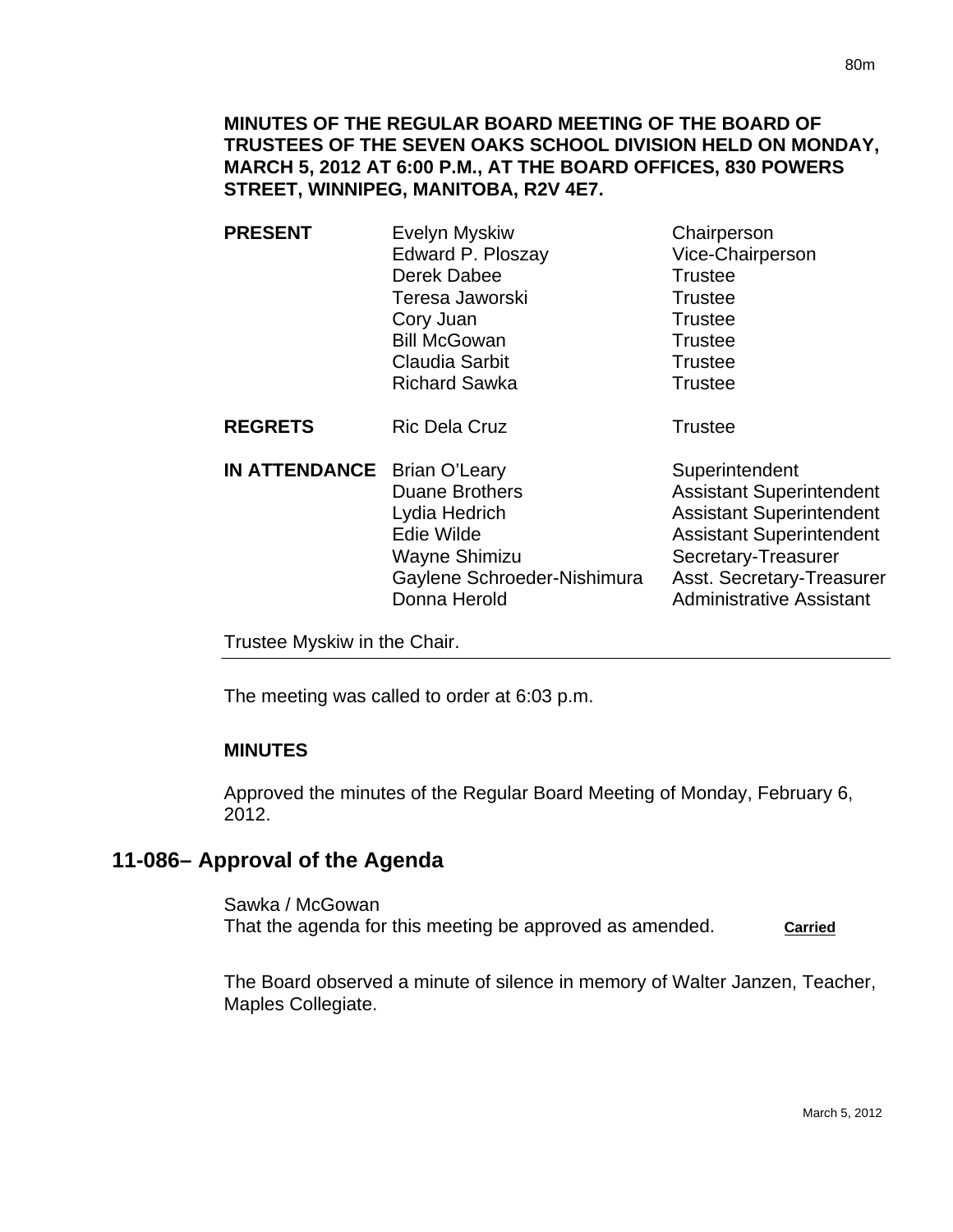# **11-087 – Moved to Committee of the Whole at 6:08 p.m.**

Juan / Dabee

That the Board move into Committee of the Whole. **Carried**

Trustee Ploszay in the Chair.

**6:09 p.m. Presentation: Amber Trails Design Review**  Dudley Thompson, Prairie Architect.

### **OFFICERS' REPORT**

- Trustees Jaworski and Sawka reported on developments arising from collective bargaining.
- **Trustee Juan reported on the MSBA Regional meeting.**

### **SUPERINTENDENTS' PERSONNEL REPORT**

## **11-088 – Superintendents' Personnel Report**

Jaworski / Juan That the Superintendents' Personnel Report be ratified. **Carried**

### ADMINISTRATOR LEAVES OF ABSENCES

Granted Marcel Bérubé a full-time (1.00) leave of absence, without pay, effective September 4, 2012 to June 28, 2013.

Granted Anne-Marie Dooner a full-time (1.00) leave of absence, without pay, effective September 4, 2012 to June 28, 2013.

#### ADMINISTRATOR RETIREMENT

Received notice of intent to retire from Karen Hartikainen effective June 29, 2012.

#### TEACHER APPOINTMENTS

Appointed the following to full-time (1.00) Limited Teacher-General (Term) contracts:

George Hanna, effective February 6, 2012 to June 29, 2012 Amanda Kuyp, effective January 27, 2012 (indefinite)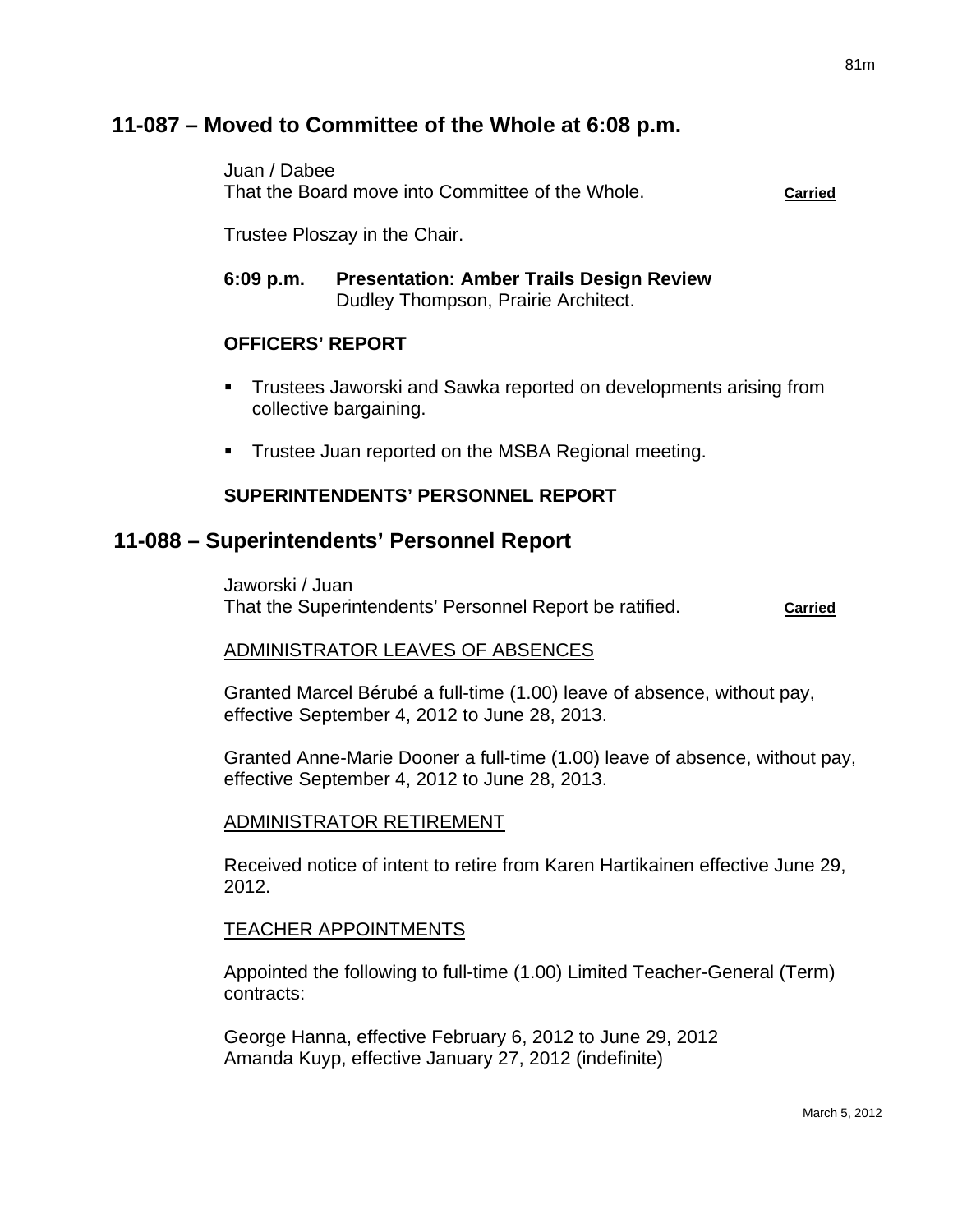### **SUPERINTENDENTS' PERSONNEL REPORT**

Alison Lynch, effective February 13, 2012 to June 29, 2012

Appointed the following to Limited Teacher-General (Term) contracts effective September 4, 2012 to June 28, 2013:

Mark Behrendt (1.00) Christopher Pereira (1.00) Barbara Bottle (1.00) Barbara Bottle (1.00) Mitchell Catacutan (1.00) Tasha Spillett (1.00) Aneil Bahadoosingh (1.00) Eric Sung (1.00) Lynnette Navarro (1.00) Lindsay Weppler (1.00)

### TEACHER MATERNITY AND PARENTAL LEAVES

Granted Judy Gravito Forbes maternity and parental leave effective March 26, 2012 to October 31, 2012.

Granted parental leave to the following: Scott Main, effective April 9, 2012 to May 7, 2012 Curtis Walker, effective April 2, 2012 to June 29, 2012

### TEACHER LEAVE OF ABSENCE

Granted Corinne Krestanowich a full-time (1.00) leave of absence, without pay, effective September 4, 2012 to June 28, 2013.

### TEACHER SECONDMENT

Granted Chris Carman a full-time (1.00) secondment to Manitoba Education as a Consultant for Mathematics in the Instruction, Curriculum and Assessment Branch effective September 1, 2012 to June 28, 2013.

### TEACHER RETIREMENTS

Received notice of intent to retire effective June 29, 2012 from:

Cindy Blicq **Cindy Blicq** 

Roberta Bandfield **Grandfield** Jean-Joseph Ismé Wendy Bergman Margaret Mulvenna Valery Czarnecki Cynthia Stevenson

### TEACHER RESIGNATION

Received notice of intent to resign from Jannah Rittberg effective June 29, 2012.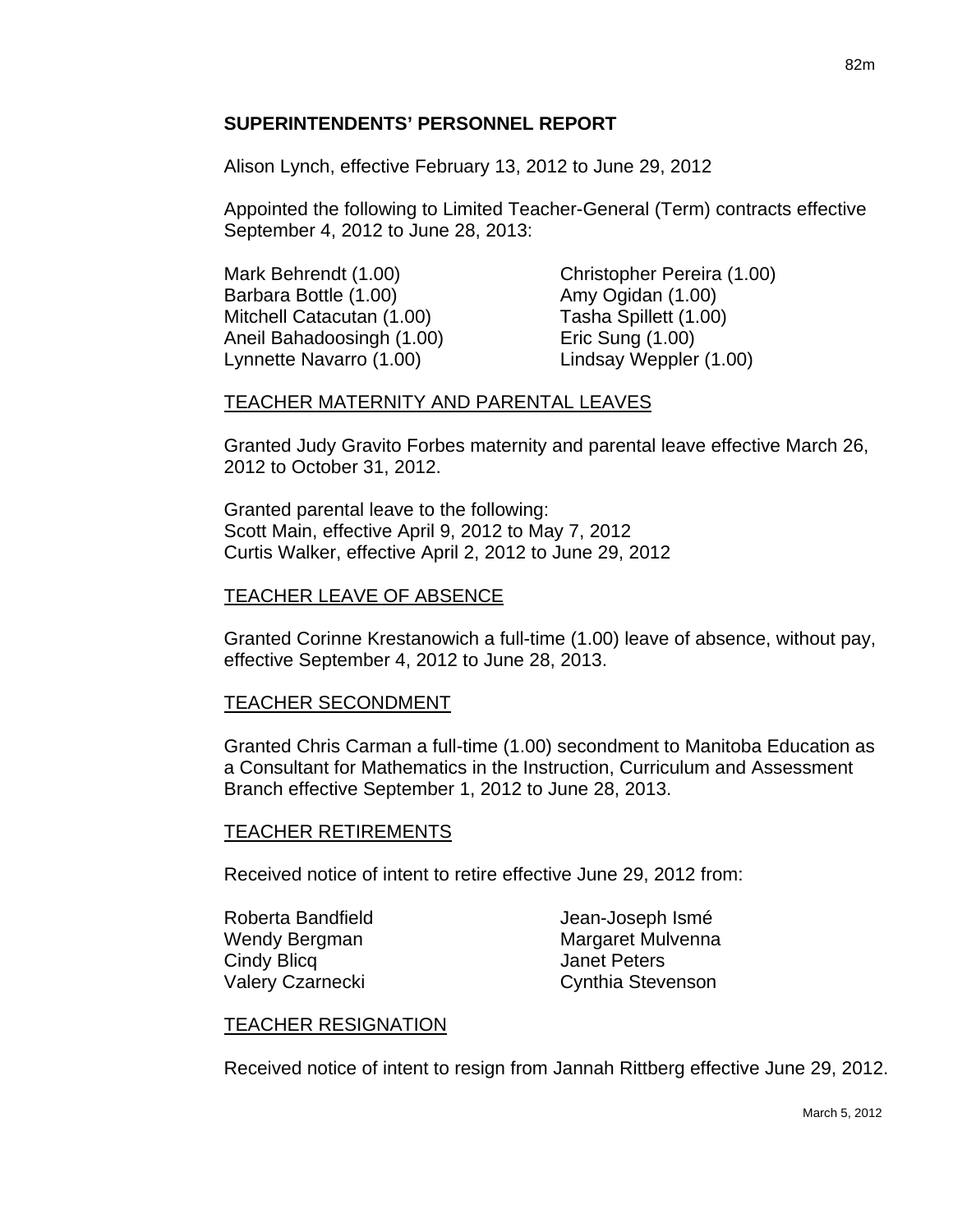### **SUPERINTENDENTS' PERSONNEL REPORT**

### SUBSTITUTE TEACHER APPOINTMENT

Appointed Kathleen Lukas to a Substitute Teacher contract effective the 2011- 2012 school year.

### EDUCATIONAL ASSISTANT APPOINTMENT

Appointed Nichole Karpoff to a part-time (4 hours per day) Educational Assistant effective February 21, 2012.

### EDUCATIONAL ASSISTANT RETIREMENTS

Received notice of intent to retire effective June 29, 2012 from:

| Susan Gradt       | Linda Swack         |
|-------------------|---------------------|
| Margaret Levesque | <b>Carol Turton</b> |
| Marlene Onysko    |                     |

### EDUCATIONAL ASSISTANT RESIGNATION

Received notice of intent to resign from Loretta Kirkness effective February 20, 2012.

### SECRETARY RETIREMENTS

Received notice of intent to retire effective June 29, 2012 from:

Linda Bakowski Linda Kuryk Sharon Lisowski

### STUDENT PARENT SUPPORT WORKER APPOINTMENTS

Appointed the following to full-time (35 hours per week) Student Parent Support Worker positions:

Vanessa Koch, effective February 8, 2012 Rachel O'Connor, effective February 3, 2012

### VOLUNTEER COORDINATOR RESIGNATION

Received notice of intent to resign from Kasia James effective February 17, 2012.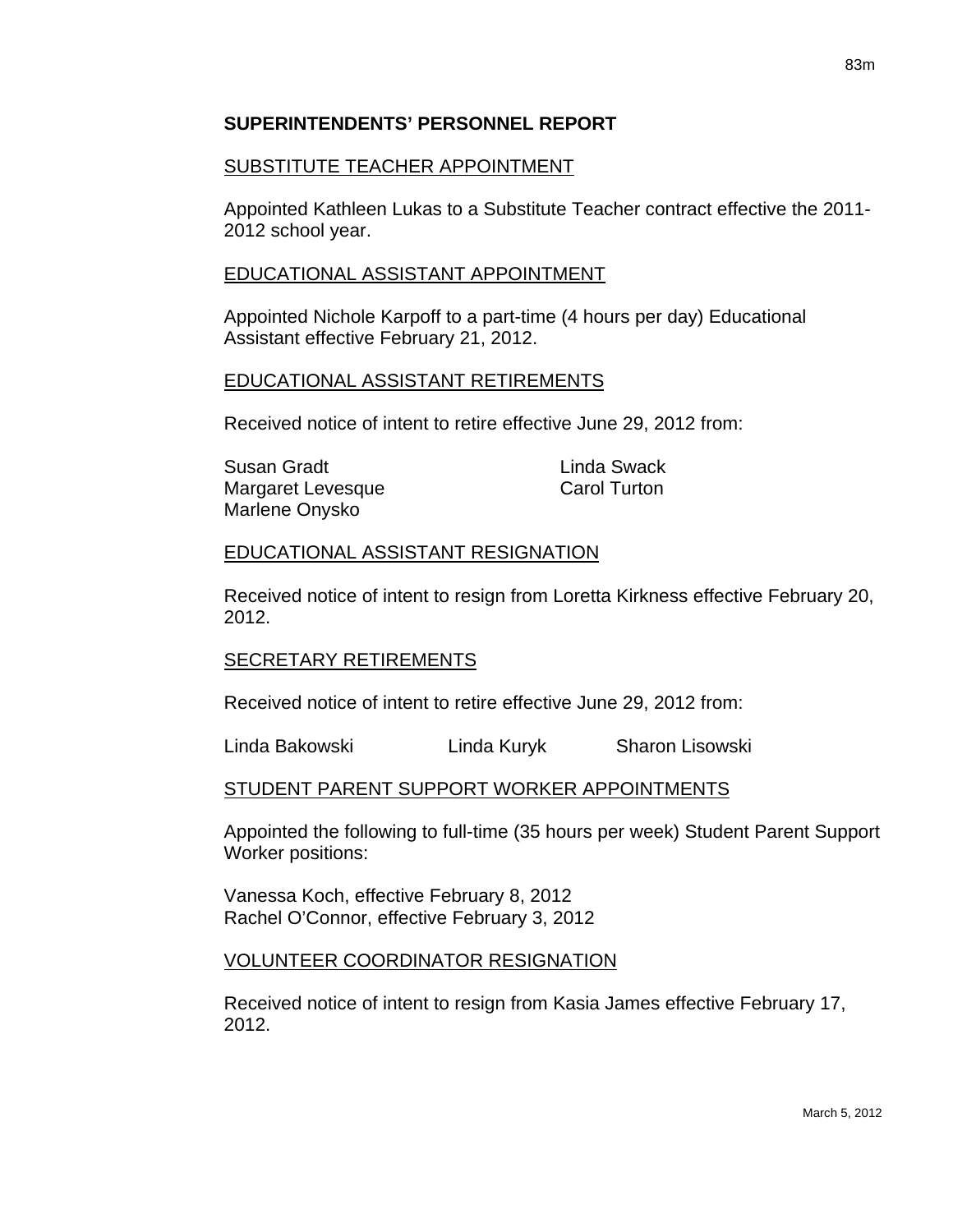#### **SUPERINTENDENTS' REPORT**

The following matters were received as information:

- **Personnel Matters.**
- 2012-2013 Draft Budget Update.
- High School Open Houses.
- **Maintenance Centre Relocation Update.**
- **MSBA 2012 Convention Resolutions.**
- **Student Incident Summary Report.**
- James Dubé Spraggs Adjuster Ltd. Claim update.
- West Kildonan Collegiate TAA Lab.

Trustee Myskiw in the Chair.

### **11-089 – By-Law No. 1-2012**

#### McGowan / Sarbit

Approved that By-Law No. 1-2012 for the purpose of borrowing the sum of \$1,080,700.00 dollars for the purpose of the École Constable Edward Finney Roof Replacement (\$78,600.00); Seven Oaks Middle School Ventilation Upgrade (\$136,800.00); Maples Collegiate Roof Replacement (\$328,700.00); West St. Paul Grooming Room, Elevator and Lift (\$401,300.00) and the Modular Classroom Installation Project at A.E. Wright, Belmont, Leila North and O.V. Jewitt Community Schools (\$135,300.00) be given second reading. **Carried** 

#### Juan / Dabee

Approved that By-Law No. 1-2012 for the purpose of borrowing the sum of \$1,080,700.00 dollars for the purpose of the École Constable Edward Finney Roof Replacement (\$78,600.00); Seven Oaks Middle School Ventilation Upgrade (\$136,800.00); Maples Collegiate Roof Replacement (\$328,700.00); West St. Paul Grooming Room, Elevator and Lift (\$401,300.00) and the Modular Classroom Installation Project at A.E. Wright, Belmont, Leila North and O.V. Jewitt Community Schools (\$135,300.00) be given third and final reading, be signed and sealed. **Carried**

### **CONSENT AGENDA**

### **11-090 – Consent Agenda**

Jaworski / McGowan That the Consent Agenda be approved. **Carried**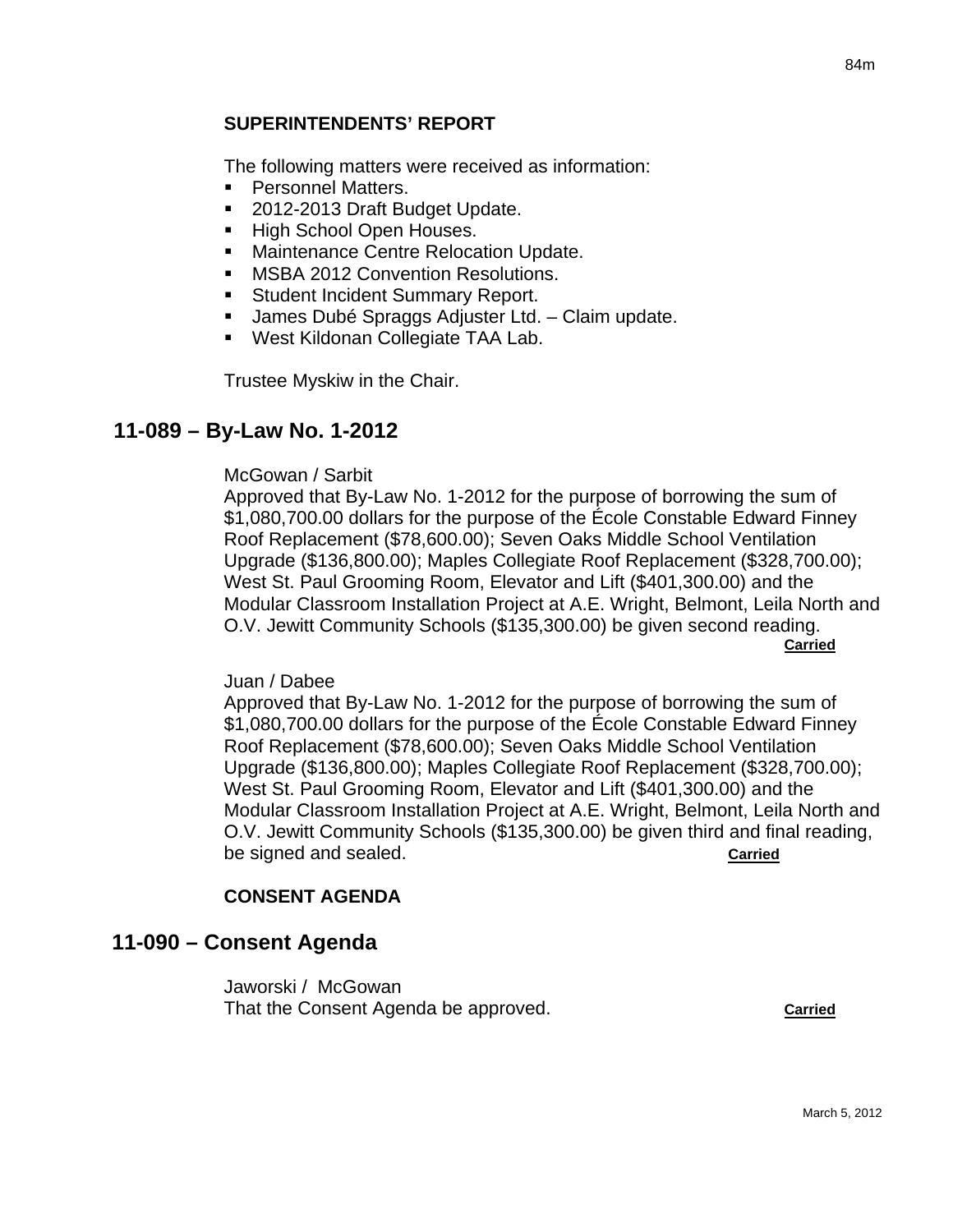### **CONSENT AGENDA**

#### Religious Exercises - R.F. Morrison School

Received R.F. Morrison School's request to hold religious exercises for the 2012-2013 School Year.

#### Number Ten Architectural Group - Services/Fee Agreement

That the Division sign the Services/Fee Agreement with Number Ten Architectural Group for the Garden City Collegiate Science Labs Upgrade.

#### February 2012 Expenditure Listing

Cheques #2121010-#2122332 and #360-#393, US\$ cheques #212083- #212099, direct deposits #20123576-#20124189 and pre-authorized debits #201073-#201084 in the amount of \$2,226,886.27 be approved.

#### Affinity Firestop Consultants Invoice No. 1207-02

That Invoice No. 1207-02 for the Maples Roof Phase 1 project in the amount of \$2,787.61 be paid to Affinity Firestop Consultants.

#### D.K. Bennett & Associates Invoice No. 630811

That Invoice No. 630811 for the Maples Roof Phase 1 project in the amount of \$1,312.50 be paid to D.K. Bennett & Associates.

#### D.K. Bennett & Associates Invoice No. 631712

That Invoice No. 631712 for the Maples Roof Phase 1 project in the amount of \$1,575.00 be paid to D.K. Bennett & Associates.

### D.K. Bennett & Associates Invoice No. 632412

That Invoice No. 632412 for the Maples Roof Phase 1 project in the amount of \$2,362.50 be paid to D.K. Bennett & Associates.

#### MCM Architects Inc. Invoice No. 5151

That Invoice No. 5151 for the École Leila North Interior Reno for washroom facilities in the amount of \$729.35 be paid to MCM Architects Inc.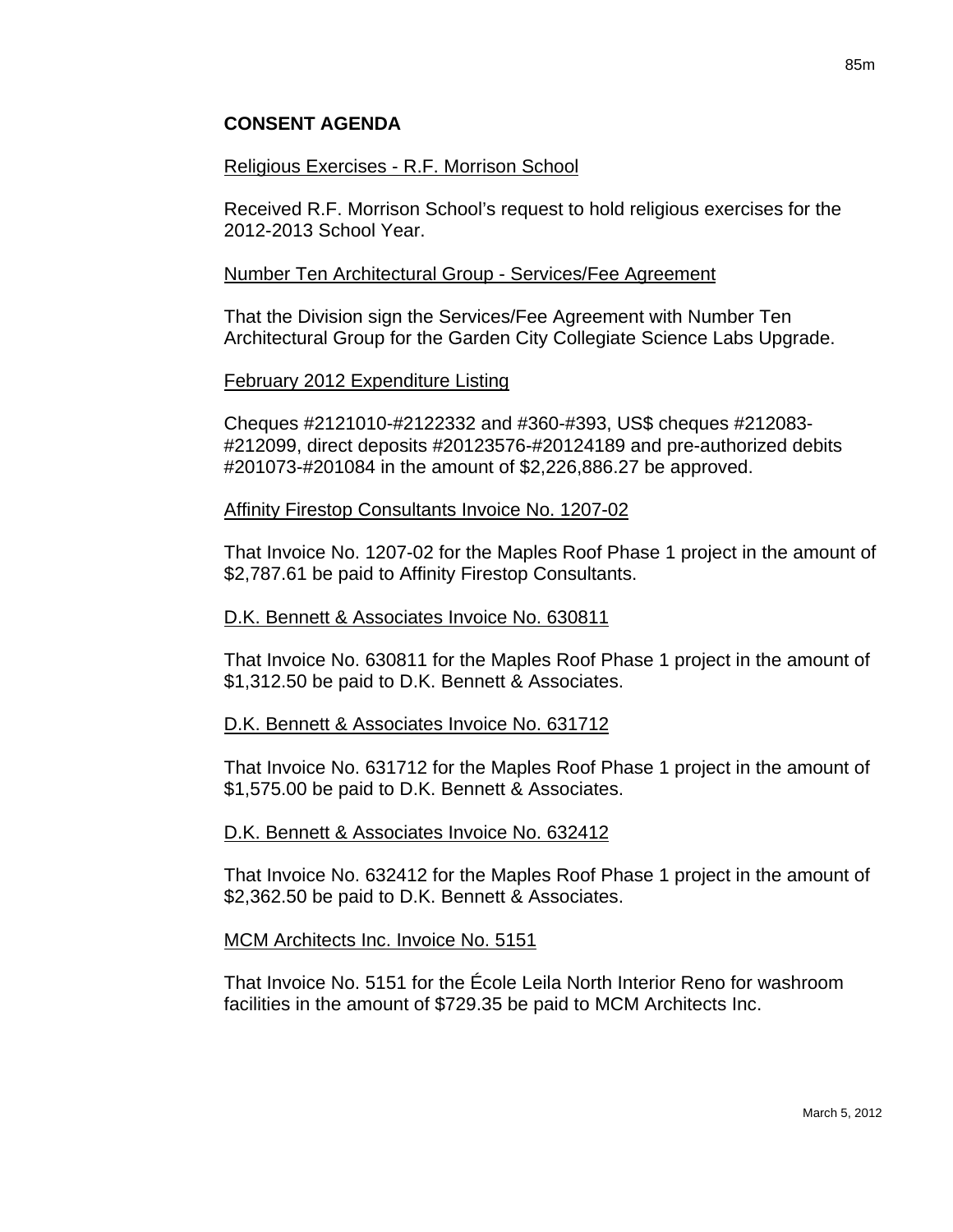## MCM Architects Inc. Invoice No. 5159

That Invoice No. 5159 for the Multiple Portable Relocation in the amount of \$4,551.75 be paid to MCM Architects Inc.

# National Refrigeration Heating Certificate of Payment No. 2

That Certificate of Payment No. 2 for the Leila North Interior Renovation for Washroom Facilities project in the amount of \$20,884.73 be paid to National Refrigeration Heating.

# Statutory Holdback on National Refrigeration Certificate of Payment No. 2

That the 7-1/2% Statutory Holdback on Certificate of Payment No. 2 for the Leila North Interior Renovation for Washroom Facilities project in the amount of \$1,511.92 be paid to the SOSD/National Refrigeration 435 Leila North Washroom account.

## Release of Holdback to National Refrigeration Heating

That 7-1/2% Statutory Holdback in the amount of \$6,473.04 plus GST, RST and interest earned in relation to the Leila North Interior Renovation for Washroom Facilities project be paid to National Refrigeration Heating, subject to the approval of the Board's solicitor.

## Number Ten Architectural Group Invoice No. 10292

That Invoice No. 10292 for the West St. Paul Elevator project in the amount of \$2,815.84 be paid to Number Ten Architectural Group.

## Number Ten Architectural Group Invoice No. 10423

That Invoice No. 10423 for the West St. Paul Elevator project in the amount of \$50.84 be paid to Number Ten Architectural Group.

## Oakwood Roofing & Sheet Metal Certificate of Payment No. 7

That Certificate of Payment No. 7 for the Maples Roof Phase 1 project in the amount of \$134,280.00 be paid to Oakwood Roofing & Sheet Metal.

## Statutory Holdback on Oakwood Roofing Certificate of Payment No. 7

That 7-1/2% Statutory Holdback on Certificate of Payment No. 7 for the Maples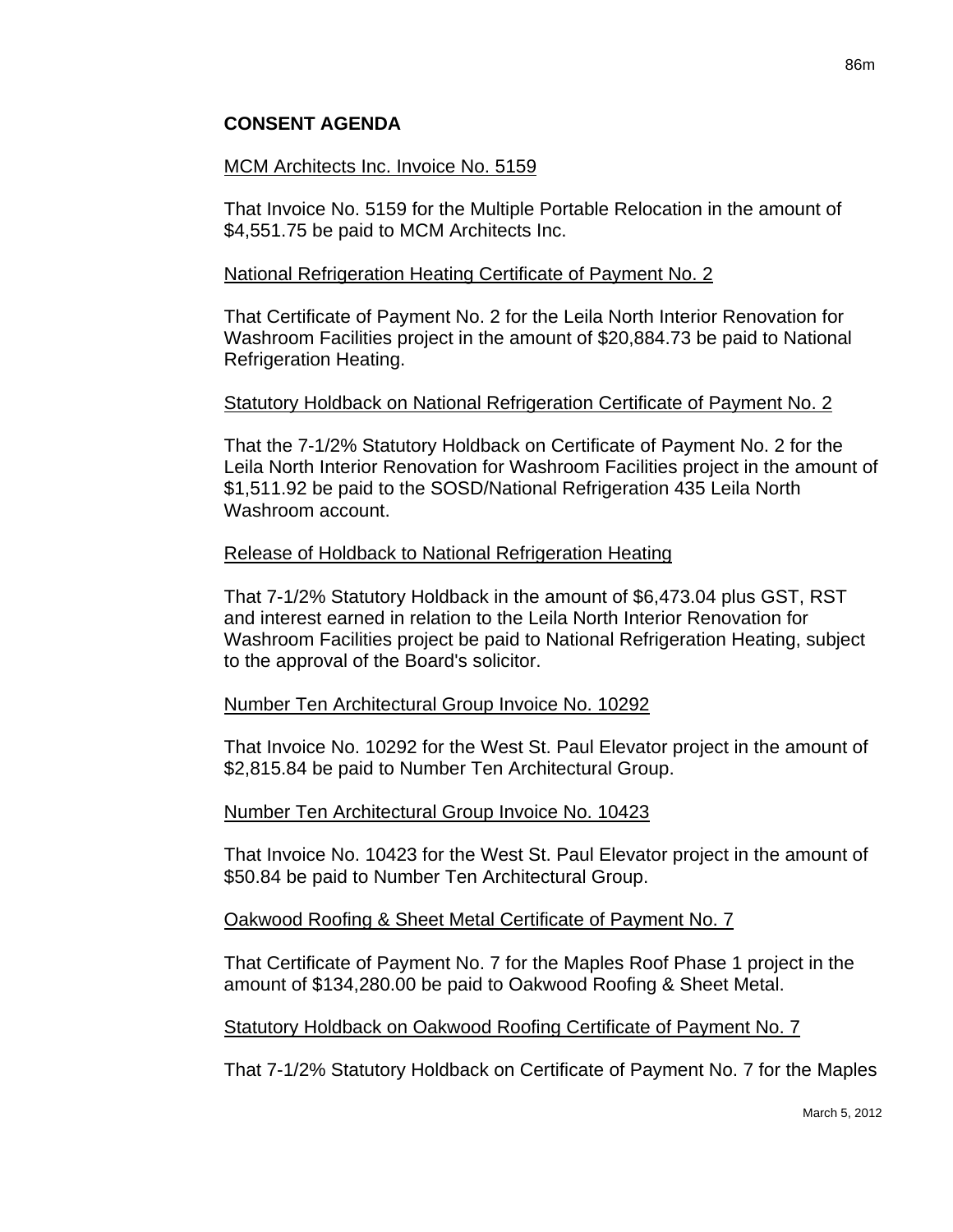### **CONSENT AGENDA**

Roof Phase 1 project in the amount of \$10,369.11 be paid to the SOSD/Oakwood Roof-442 Maples Roof Phase 1 account.

#### Shepherd & Stevens Invoice No. 5532

That Invoice No. 5532 for the Victory Site Day Care project in the amount of \$9,975.00 be paid to Shepherd & Stevens.

#### **POLICY COMMITTEE**

## **11-091 – Policy GABD-R Safety Permit: Hot Work**

Jaworski Approved Policy GABD-R Safety Permit: Hot Work for inclusion in the Policy Manual. **Carried**

# **11-092 – Policy GABGF Hearing Conservation Program**

**McGowan** Approved Policy GABGF Hearing Conservation Program for inclusion in the Policy Manual. **Carried**

# **11-093 – Policy GCBAV Custodial Day Team Leader**

Jaworski Approved revised Policy GCBAV Custodial Day Team Leader for inclusion in the Policy Manual. **Carried**

## **11-094 – Policy GCBAW Custodial Night Team Leader**

Jaworski Approved revised Policy GCBAW Custodial Night Team Leader for inclusion in the Policy Manual. **Carried**

# **11-095 – Policy GCBAX Head Custodian Class II**

Jaworski Approved Policy GCBAX Head Custodian Class II be deleted from the Policy Manual. **Carried**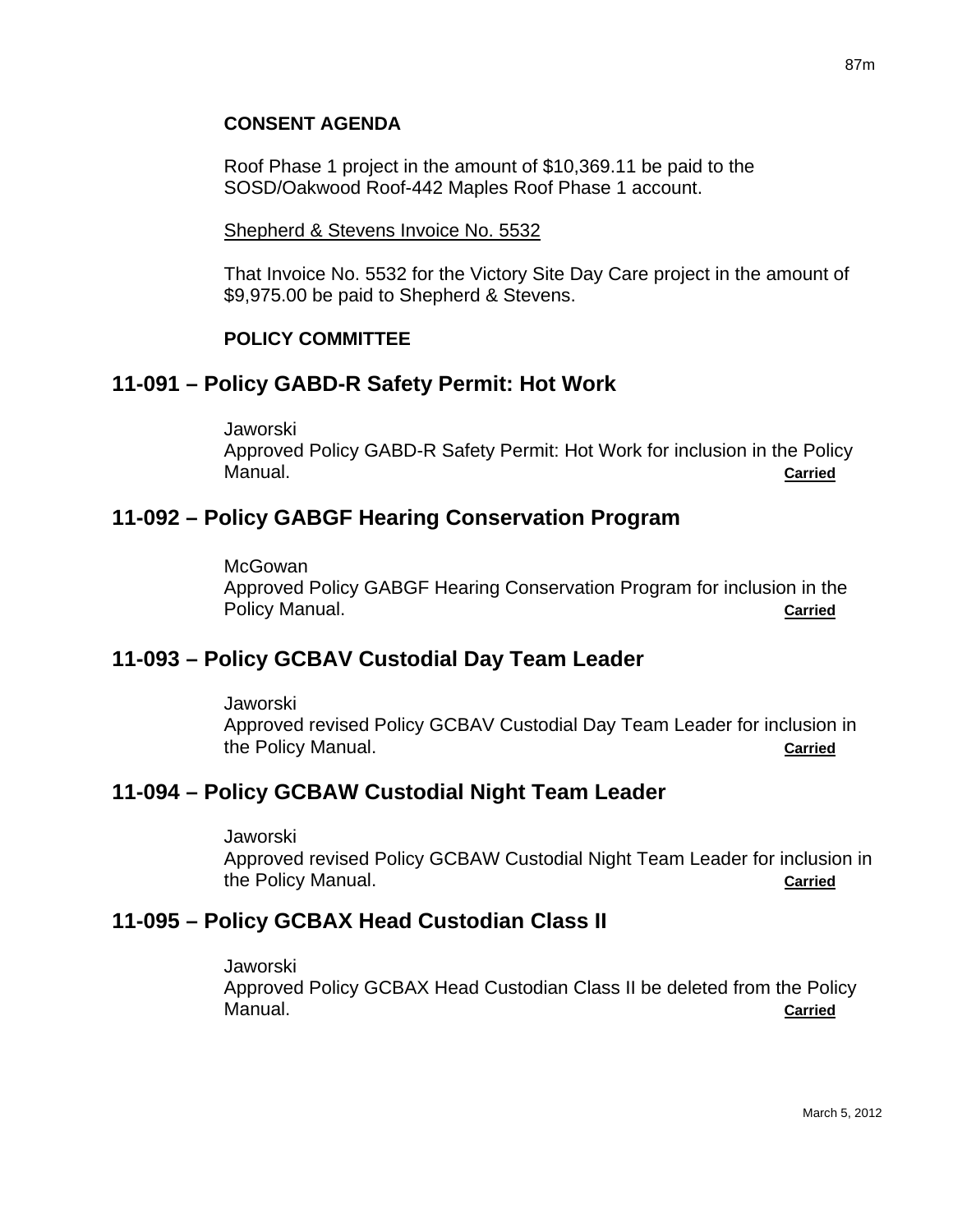# **11-096 – Policy GCBAXA Custodian Class II Nights**

Jaworski

Approved Policy GCBAXA Custodian Class II Nights be deleted from the Policy Manual. **Carried**

# **11-097 – Policy GCBAY Head Custodian Central Office Class II**

Jaworski

Approved Policy GCBAY Head Custodian Central Office Class II be deleted from the Policy Manual. **Carried**

# **11-098 – Policy GCBAZ Night Custodian Class I**

Jaworski Approved Policy GCBAZ Night Custodian Class I be deleted from the Policy Manual. **Carried**

# **11-099 – Policy GCCAA Custodial Aide**

Jaworski Approved Policy GCCAA Custodial Aide be deleted from the Policy Manual. **Carried**

# **11-100 – Policy GAF Freedom from Workplace Violence**

Jaworski Approved revised Policy GAF Freedom from Workplace Violence for inclusion in the Policy Manual. **Carried**

# **11-101 – Policy GAF-R Guide to Investigating Violent Workplace Incidents**

Jaworski

Approved revised Policy GAF-R Guide to Investigating Violent Workplace Incidents for inclusion in the Policy Manual. **Carried**

# **11-102 – Policy GAF-R1 Violent Incident Report**

#### Jaworski

Approved revised Policy GAF-R1 Violent Incident Report for inclusion in the Policy Manual. **Carried**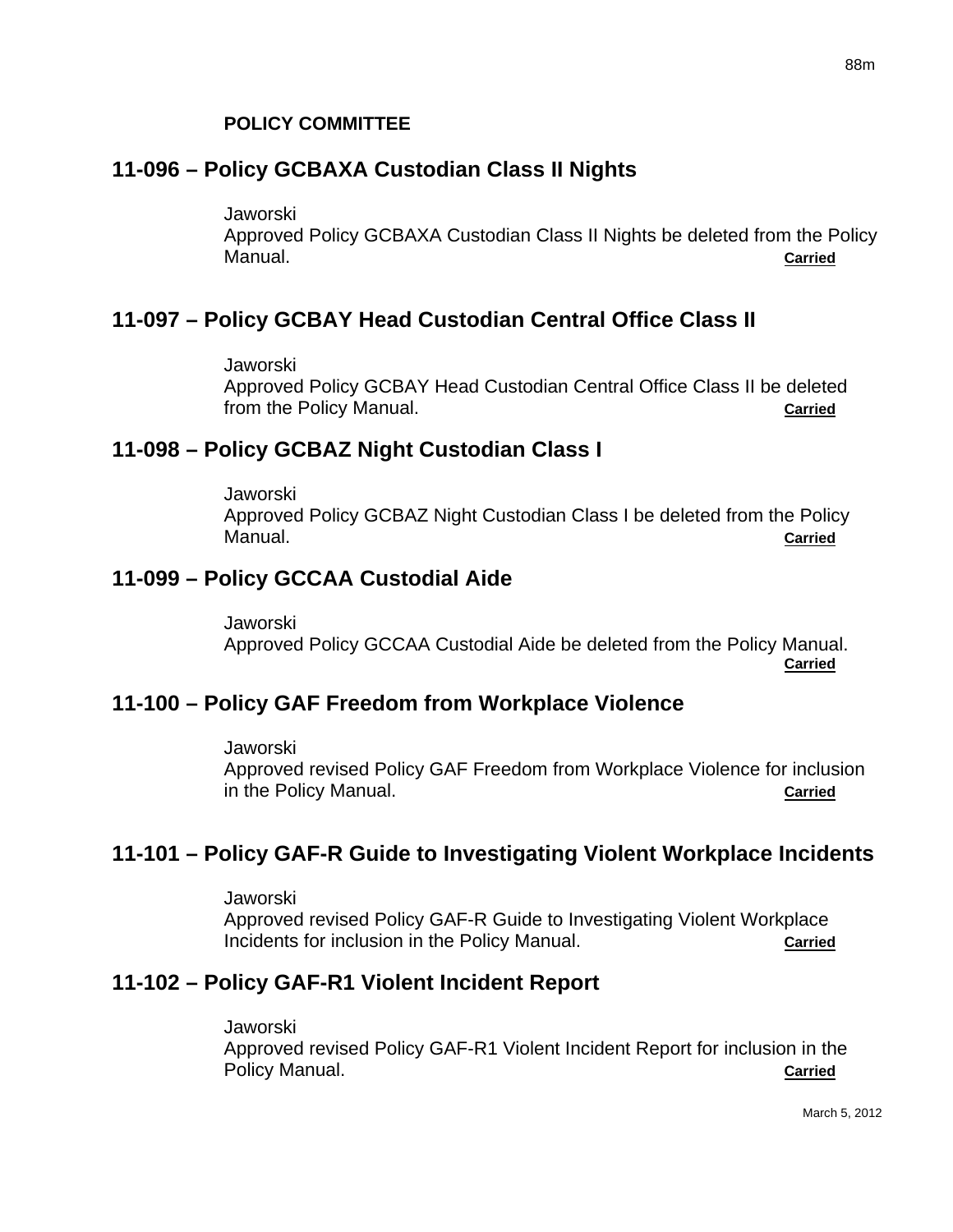#### **POLICY COMMITTEE**

## **11-103 – Policy GAF-R2 Violent Incident Investigation Summary Report**

#### Jaworski

Approved revised Policy GAF-R2 Violent Incident Investigation Summary Report for inclusion in the Policy Manual. **Carried**

#### **ITEMS OF INFORMATION**

Trustee Sarbit discussed the possibility of banning disposable plastic water bottles from the division. Administration will follow-up and item tabled for a meeting at a later date.

#### **CONFERENCE REPORTS**

Michael Pohorily, Director, Information Technology Centre: Florida Educational Technology Conference, January 23 to 26, 2012 - Orlando, Florida.

Cathy Horbas, Principal, West St. Paul School: Leading and Learning Conference - Critical Leadership for Sustainable Change, February 16 & 17, 2012 - Winnipeg, Manitoba.

Melanie Dubois, Teacher Assistant, Constable Finney: Grant MacEwan Conference, February 24 to 25, 2012 - Edmonton, Alberta.

Rene Harsant, Teacher Assistant, École Leila North: Grant MacEwan Conference, February 24 to 25, 2012 - Edmonton, Alberta.

### **CORRESPONDENCE**

- **MSBA Executive Highlights February 6, 2012.**
- Agriculture in the Classroom: All Star Driver Award 2012.
- Recycle Now Contest! Environmental Speakers Bureau Green Action Centre.
- Heather Demetrioff, Associate Director, Manitoba School Boards Association: Set up of Displays and Award Presentation for the 2012 Premier Award for School Board Innovation - Thursday, March 15, 2012.
- Ladies of the Knights of Rizal: Annual Oratorical Contest on the life of Dr. Jose Rizal.
- Pat Shuttleworth, School Bus Transportation Consultant: Review of transportation system.
- Heather Demetrioff, Associate Director, MSBA: Recipients of the Student Citizenship Awards.